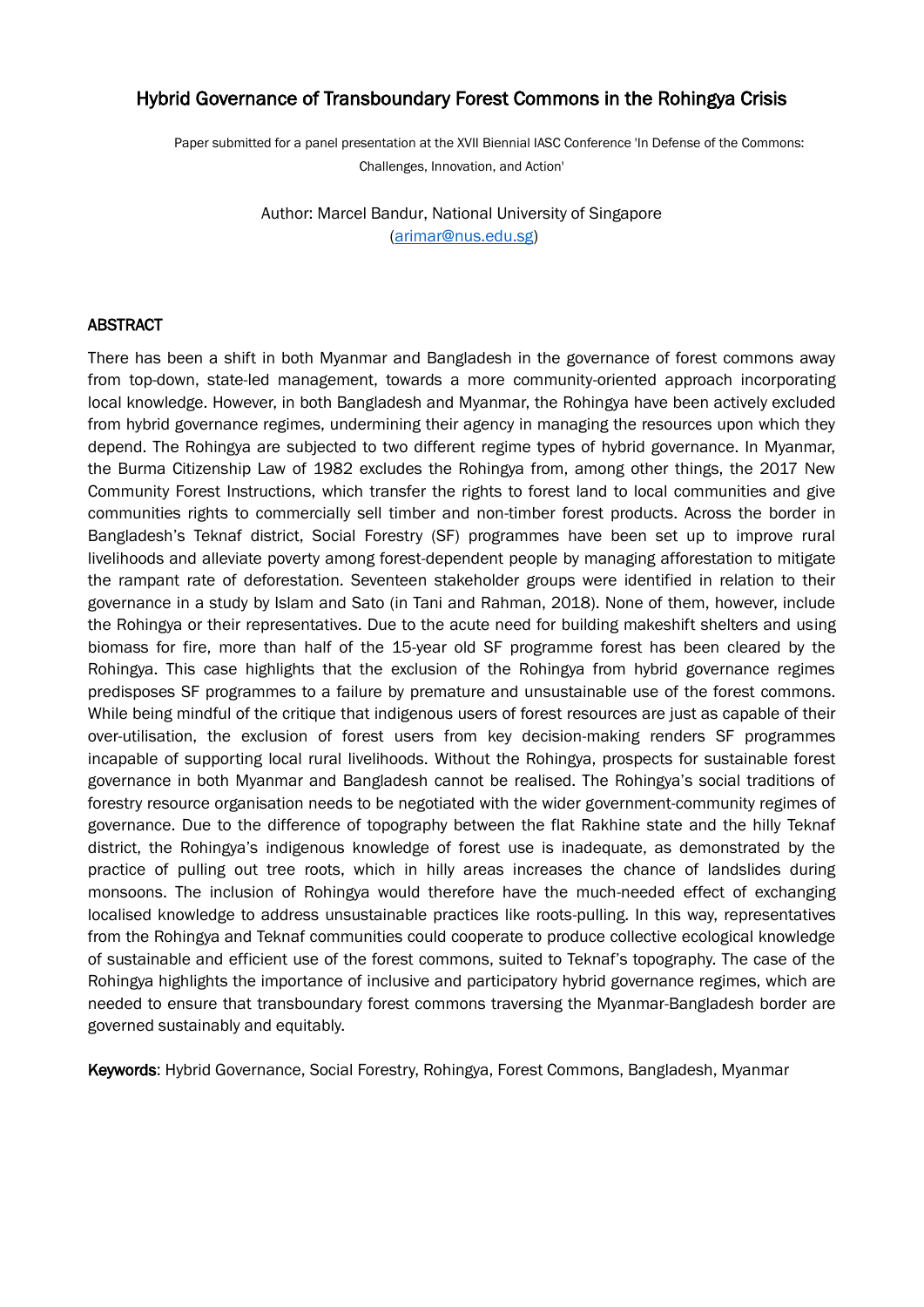### **Introduction**

The Rohingya refugee crisis calls into question the very definition of hybrid governance. Amid the shift from top-down, technocratic resource management to more people-oriented governance of the forest commons, Rohingya have found themselves on the outside of decision-making processes. On both sides of the border, in Myanmar and Bangladesh, the Rohingya have been actively excluded from making decisions about the very resources upon which their livelihoods rely. The systematic marginalisation and denial of active participation in Social Forestry programmes robs the Rohingya of the opportunity to economically benefit from the sustainable use of the forest resources. Being a dominating forest-user, the Rohingya, however, did not stop using the forest in the way that they have been for generations. The failure to include them in the governance of the resources which they utilise resulted in the over-utilisation of the forest, unsustainable logging, and unchecked deforestation. In fact, the exclusion exacerbated the ethnic tensions between the Rohingya and the local communities both in Myanmar and in Bangladesh. The competition for resources catalysed the forest degradation. This example shows that hybrid governance is an ideal to which many forest users aspire. Yet in fact, hybrid governance is a highly politicised process marked by imbalanced power dynamics, lack of trust across the government-community divide, and corruption. Both the stories of the Rohingya's exclusion in Myanmar and inn Bangladesh point to the same conclusion. Meaningful Social Forestry programmes cannot be realised to protect and conserve the forest resources without the inclusion of *all* forest users, including the Rohingya.

Social Forestry (SF) is a term also known as community-based forest management (CBFM), community forestry (CF), participatory forestry (PF), or agroforestry (AF). These terms refer to the same approach of forest governance and are used across literature, and this paper, interchangeably. The main purpose of SF is to grant forest-dependent communities ownership and to task them with the responsibility of managing forest resources so that they would have an incentive to use the resources sustainably. This approach adopts a more people-centric model, which represents a shift away from commercial production and the upper hand of expert knowledge. It privileges local, indigenous knowledge over technocratic and generalised solutions. It stems from the recognition that forestdependent people are on the front-line of environmental degradation, as this directly affects their livelihoods. SF aims to address the conservation challenges and improve socioeconomic conditions of rural people. The basic tenet is to integrate the local people in the decision-making processes and reforestation activities. As a result, SF presents a struggle for power and dominance between competing actors. A theory of the involvement of local people in the management of common natural resources supports social forest management's potential for attaining ecological sustainability, economic efficiency, and social equity (Agrawal and Ostrom 2008; Bowler et al. 2012; Ostrom 1990). The main objective is to foster trust and amiable relationships among forest users, forest departments and local communities, in order to prevent over-utilization. In this regard, SF is ultimately a political process due to competing access to and control over forests embedded within social and power relations (Islam and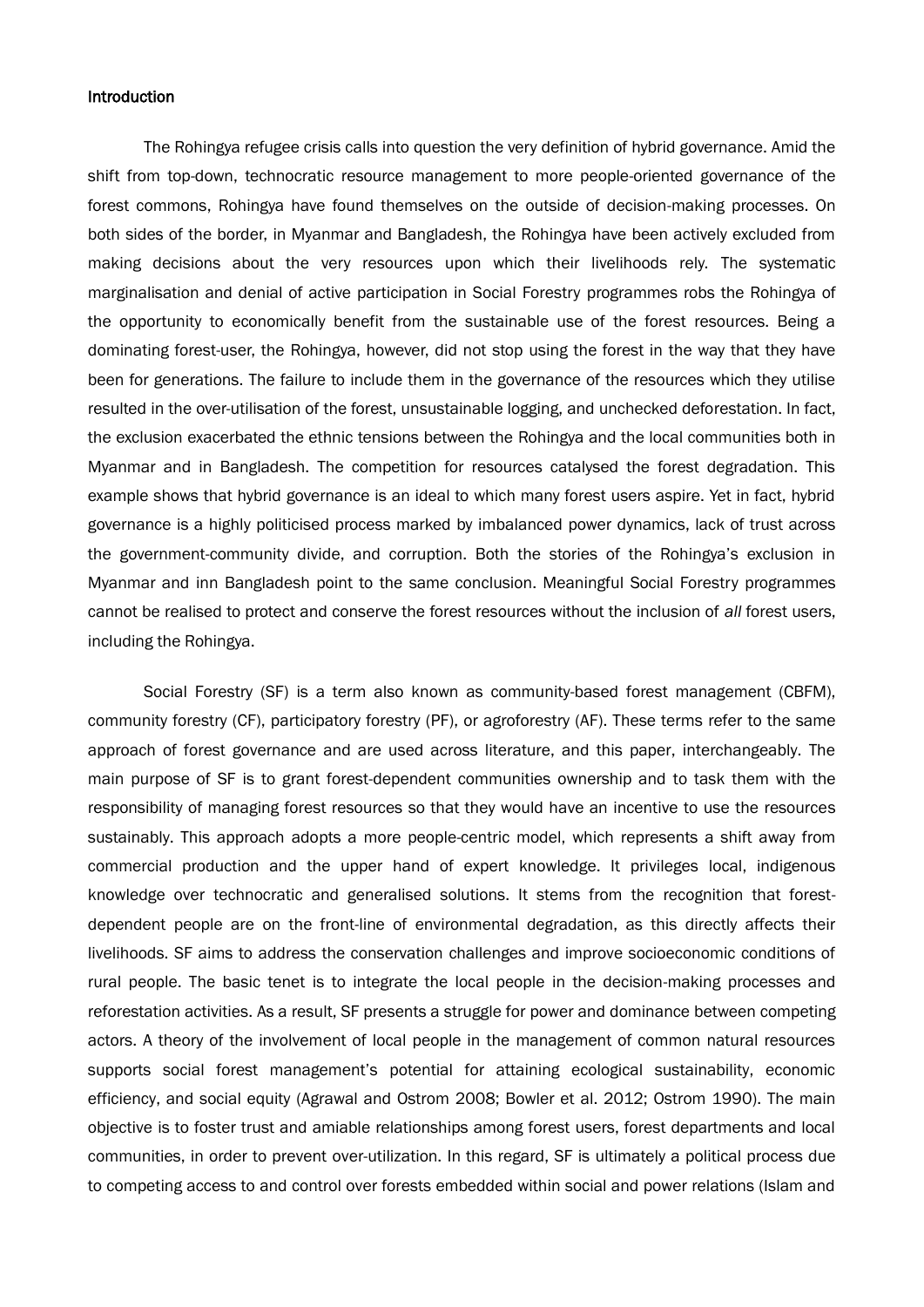Sato, 2018: 143). The drawbacks include participant selection criteria (Islam and Sato, 2010), negative attitudes of Forest Department officers towards community capabilities (Jashimuddin and Inoue, 2012), and widespread corruption and poor governance in the forestry sector (Muhammed et al., 2008).

There has been an increasing awareness by the international community about the advantages of shifting from expertise-driven, top-down management of forest resources towards more inclusive approaches incorporating local communities and forest-users in the decision-making (Islam and Sato, 2018: 144). Hybrid governance refers to collaborative commoning activities involving state, private and societal actors and institutions across mixed landscapes and regulatory regimes (Ponte and Daugbjerg 2015; Agrawal and Lemos 2007; Lambin et al. 2014). These forms of hybrid governance stem from the recognition that traditional forms of state-led governance alone are inadequate in dealing with transboundary environmental issues (Miller et al., 2019: 16). Forest resources are an example of transboundary commons, which necessitate such hybrid forms of governance due to their complexity beyond individual jurisdictions and property regimes. (Miller et al., 2019: 3). The forests on the Myanmar-Bangladesh border are a perfect example of how the common pool resources cross national jurisdictions and span through divergent property regimes. Transboundary commons, however, also describe the intertwined political relationships, revenue streams, labour mobilities and environmental flows that move across sub-national boundaries (Miller et al., 2019: 3). The plethora of stakeholders render the forests a transboundary common, which is best governed through the process of environmental commoning. Environmental commoning involves several state, private and civil society representatives that generate and sustain environmental commons through inclusive and informed decision-making (Linebaugh 2009; Ryan 2013). Forest-dependent communities need to forge their livelihoods through sustainable forest policies that integrate local knowledge with foreign expertise to arrive at win-win solutions. SF has been promoted substantially by governments of developing countries. However, in many cases, these efforts fell short of expectations due to lack of commitment to participate, which might be a reflection of the poor design of management strategies. In Myanmar and Bangladesh, the poor design of the SF programmes lies predominantly in the fact that the major users, the Rohingya, have been excluded. The forests shared by the two countries are so-called in situ commons, which describe "contemporary structures and programmes that govern these commons are typically both transboundary and hybrid in the sense that they are created and maintained by coalitions comprising state agencies, corporations, banks, international donors, local and international nongovernmental organisations (NGOs) and community representatives" (Miller et al., 2019: 11).

### Who are the Rohingya?

The Rohingya are an ethnic, linguistic and religious minority, inhabiting predominantly the north of Myanmar's western Rakhine (formerly Arakan). Rakhine is a coastal state, which borders Bangladesh. It is estimated that more than 725,000 Rohingyas live in North Rakhine (Lewa 2010). South Asian by descent and professing Islam, they are related to the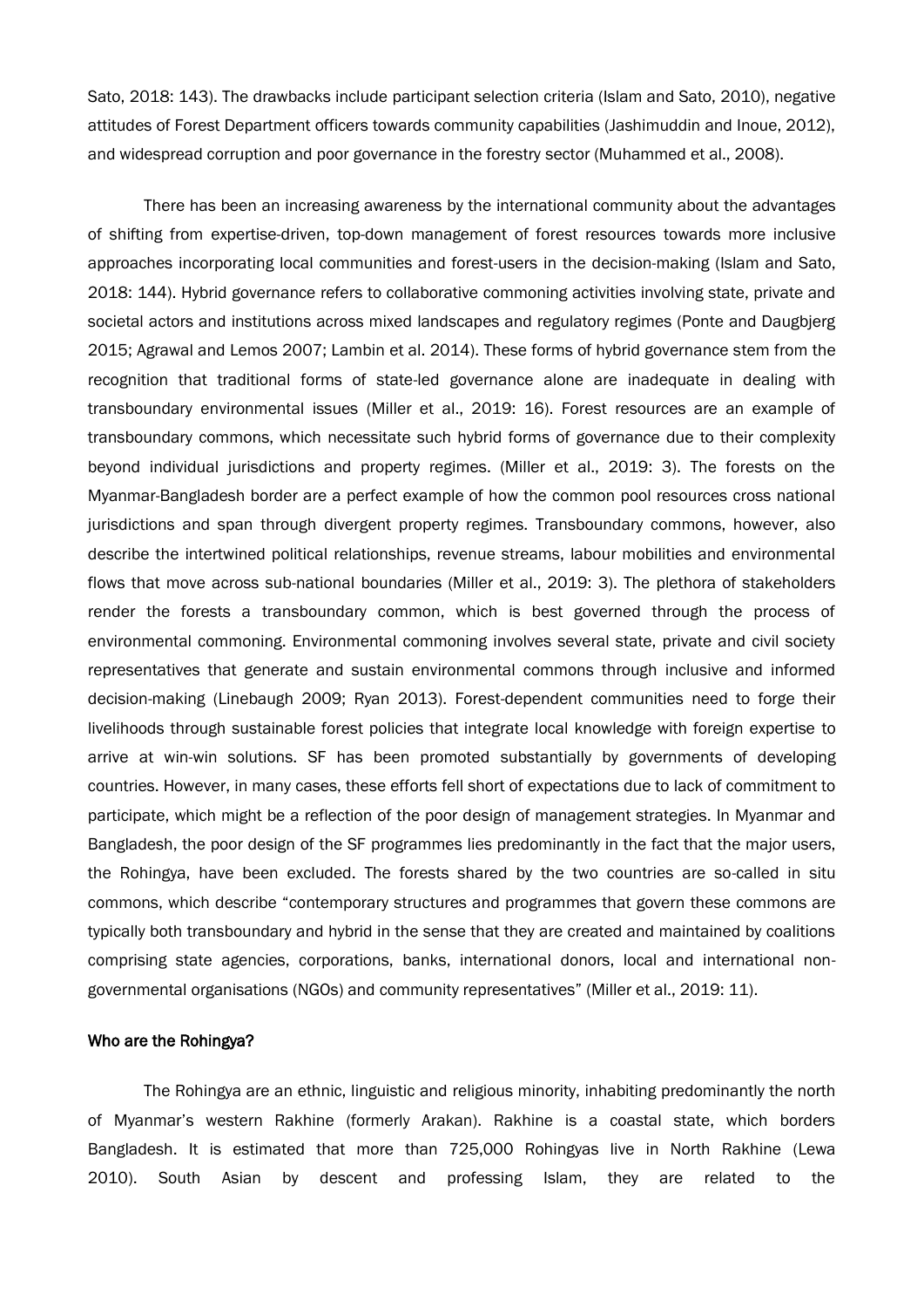Chittagonian Bengali that live across the border. They are distinct from the majority population, who are of Southeast Asian origin and primarily Buddhist (Rahman, 2018: 114).

The Rohingya crisis escalated following the events of 25 August 2017 when Rohingya militants attacked more than 30 police posts, killing 12 members of the security forces. These attacks led to what the Myanmar military claimed to be a fight against insurgents. The Myanmar military, backed by Buddhist mobs, led a complete destruction of Rohingya villages. Nearly 7,000 Rohingya, many of them children, have been killed in the month after the breakout of the violence. Reports describe the use of rape, torture, and widespread abuse by the Myanmar military. Despite claims that the operations targeted only the Rohingya militants, independent observers have reported otherwise. Many of the satellite images evidence the destruction of Rohingya villages, thereby targeting civilians. Nearly 300 Rohingya villages have been partially or totally reduced to rubble. The UN says the Rohingya's situation is the "world's fastest growing refugee crisis" (UNHCR, 2017).

Dubbed by the United Nations as a 'textbook example of ethnic cleansing' (OHCHR, 2017), the Rohingya are among the world's most prosecuted minorities. The Rohingya gradually faced exclusion in Myanmar, especially since the military takeover in 1962. They have effectively lost their Myanmar citizenship with the implementation of the Burma Citizenship Law of 1982, rendering them stateless. The Law has been implemented by Ne Win's military government and lists 135 'national races' or official recognised ethnic groups, while intentionally excluding the Rohingya. The government of this predominantly Buddhist country denies the Rohingya citizenship, refusing to recognise their collective identity. Regarded as illegal immigrants from Bangladesh, the Rohingya were also excluded from the 2014 Myanmar census. There are an estimated 1.9 million ethnic Rohingyas who are refused citizenship in Myanmar (Kaveri, 2017: 32).

Myanmar's institutional robustness is manifested in a systematic exclusion of the Rohingya from Myanmar's societal fabric. The denial of citizenship for Rohingya strips them of educational and employment opportunities, thus both driving and aggravating their socio-economic disadvantage. In the response to increased stress on essential life resources, such as housing and food, Rohingya were portrayed as a threat to Rakhine state's Buddhist majority and their ability to sustain livelihoods.

To better understand Rohingya's social exclusion, it is essential to also look towards root causes of widespread abuse, vulnerability, and displacement. The escalation of violent attacks against Rohingya was preceded by policies of 'opening up' in 2011. This policy came as a reaction to Myanmar's unprecedented economic growth, seeking transformative economic and political reforms. However, the economic growth also had the undesirable effect of harming the have-nots. The management and distribution of farmland privileged the middle-class and land grabbing practices further ostracised the Rohingya. This expulsion inflicted on the most vulnerable groups is a prime example of institutionalised social exclusion. Indeed, the lack of legal identity has a profound impact of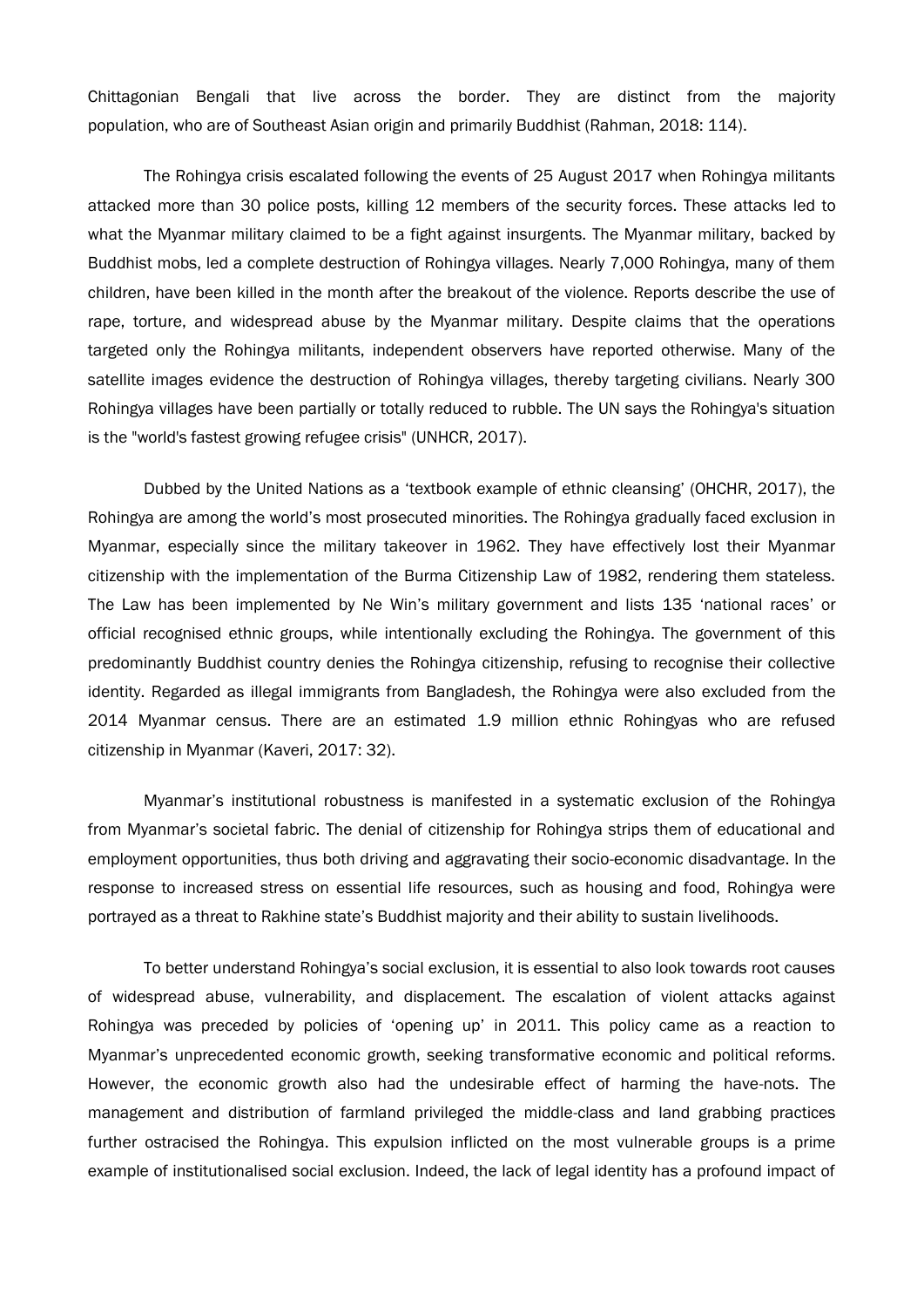all walks of life for the 'unaccounted for' and can easily become a government tool for repression and marginalisation.

The case of the Rohingya crisis is marked with all the criteria that result in an outbreak of violence. The institutionalised oppression of the Rohingya and ethnic fragmentation mixed with the neo-Malthusian land grabbing amid climate change-induced dwindling of resources were the perfect recipe for a humanitarian disaster.

## Protecting Forests in Myanmar, Excluding the Rohingya

Until recently, the Myanmar government held a tight grip on forest resources, which were managed in a top-down, state-led, traditional management style, excluding the local communities from decision-making. However, the increased recognition of the importance of forests for rural communities, and their record in managing these forests sustainably, especially compared to state forest management, has resulted in the emergence of community forestry (CF) (Feurer, Gritten and Than, 2018: 3). As of 2017, there were 3840 community forestry user groups (CFUGs) in the country (Feurer, Gritten and Than, 2018: 4). This allows forest dwellers to act as partners to sustainable forest management, as opposed to being treated as outsiders. The Forest Department has implemented the community-based forest management scheme that encourages local communities to actively participate in plantation projects as collaborators. (Soe and Youn, 2019: 130).

However, in Myanmar, the Rohingya have been actively excluded from this regime of hybrid governance, undermining their advocacy in managing the resources upon which they depend. The government of Myanmar targets the Rohingya in ways that deprive them of social, political, and economic participation. The Rohingya, just as the other ethnic groups, are a forest-dependent community. They depend on the forest resources for their housing, food, and economic activity. The Burma Citizenship Law of 1982 excludes the Rohingya, among other things, from the 2017 New Community Forest Instructions, which transfer the rights to forest land to local communities and give communities rights to commercially sell timber and non-timber forest products. This development ignores the Rohingya as active users of the forest resources and denies them access to these essential resources. Their customary indigenous knowledge of forest use is not incorporated into the hybrid governance regimes that are emerging. It also places them in a largely disadvantageous position vis-àvis the other ethnic groups. Denied from participatory governance of the forest commons, the Rohingya are essentially deprived of their right to livelihoods. Escaping to the nearby Bangladesh, their social traditions of forest resource use are not being negotiated well in their new 'homes".

#### New Home, Old Challenges

The extreme violence has driven an estimated 693,000 Rohingya refugees across the border from Myanmar to Bangladesh's south-eastern Upazila of Teknaf (ISCG, 2018). The majority of Rohingya refugees crossed the border to the nearby Bangladesh, fearing death and prosecution. Setting up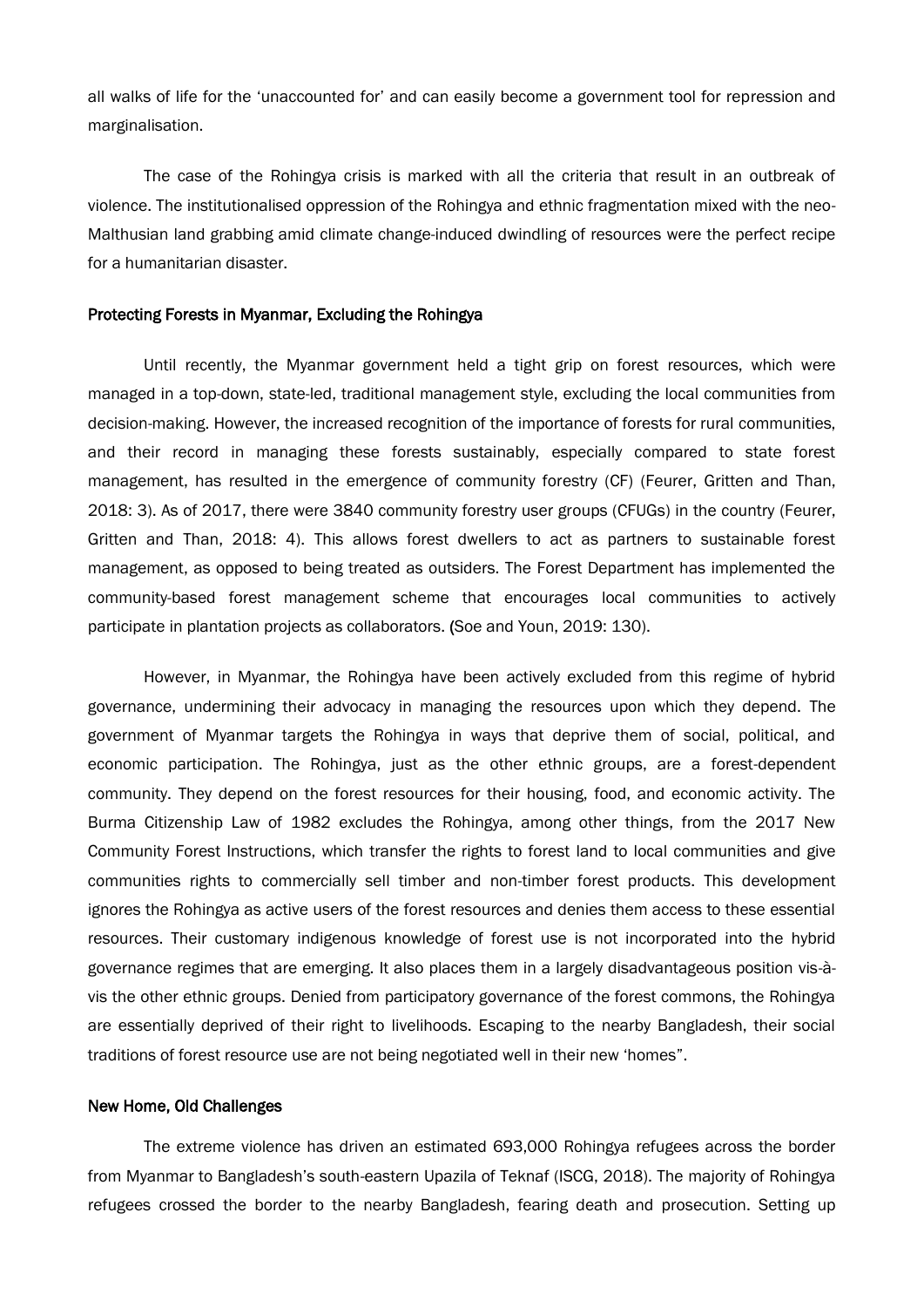makeshift camps across the border, the settlements are mushrooming on a difficult hilly terrain, prone to flooding and landslides. With little access to aid, sanitary conditions, waste management, drinking water, and healthcare, diseases are quickly on the rise. Using the nearby forests as a vital resource for building shelters and making fire for cooking, the Rohingya are unleashing yet another environmental catastrophe that will ultimately bring about further deterioration of their miserable living conditions. With trees being cut off and roots pulled out, there is little to hold the soil in place during monsoon periods. Intense monsoon rains result in deadly landslides and floods. The flooded latrines contaminate groundwater and spread water-borne diseases, like cholera and hepatitis. Wet and humid conditions also provide a breeding ground for mosquitos, spreading malaria and dengue fever.



Figure 1. Number of Rohingya refugee influxes in Bangladesh from 1991 to 2017 (cumulative number of refugees including pre-influx population). Data for the period of 1991–2016 were retrieved from United Nations High Commissioner for Refugees (UNCHR), and refugee population data for the year of 2017 were obtained from Inter Sector Coordination Group (ISCG). (Source: Hassan et al., 2018: 3)

Seeking relative safety in the neighbouring Muslim-majority Bangladesh, Rohingya refugees are generating a new environmental disaster for the fragile forest-covered region. Around 4,000 acres of forested hills have been cleared, turning trees into makeshift shelters and fuel. This forest fragmentation aggravates the exposure of refugee camps to deforestation-related disasters, such as landslides, desertification, and the depletion of groundwater supplies. With 800 tons of wood needed daily, around 1,000 football fields of timber are needed to supply the refugees for a single year (Ahmed, 2018). Half of the government-owned forests for the 15-year old SF Programme have been destroyed. SF programmes have been set up to improve rural livelihoods and alleviate poverty among forestdependent people by managing afforestation to mitigate the rampant rate of deforestation. Intended as an elephant reserve, the elephants' natural habitat fell victim to the Rohingya refugee crisis. Reports of elephants trampling people desperately seeking wood in the now-barren land of muddy hills are far too common. The topography of this area has been completely altered, as clearly seen on satellite imagery.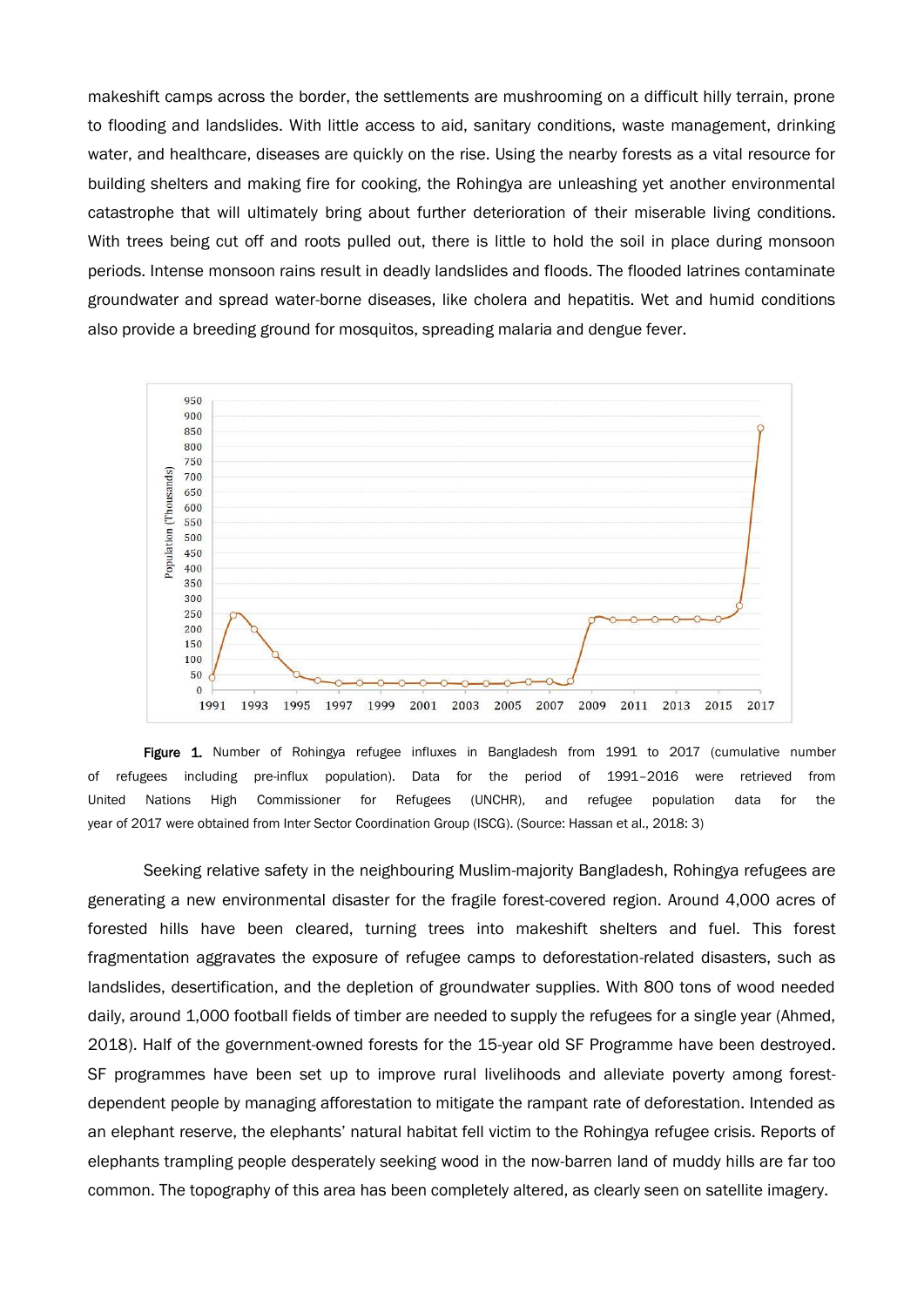

Figure 2. Before and after: Kutupalong refugee camp in Bangladesh, inhabited mostly by Rohingya Muslims that have fled from religious persecution in neighbouring Myanmar. Copyright is: Pléiades © CNES 2017, Distribution Airbus DS

The inevitable environmental impact of nearly 700 thousand refugees on Bangladesh can clearly be seen on satellite imagery. Cox's Bazar's Divisional Forest Officer (South Forest Zone) Md Ali Kabir said the refugees were burning about 750,000kg woods as fuel every day (Mahmud, 2017). As many as seven reserve forests, totalling about 5650 acres, have been lost due to the anthropogenic activities in and around the camps (Hassan et al., 2018). Most of the deforested land was governmentowned and about a half of the 15-year-old government SF Programme land has been lost. "They are cutting down the hills, they're chopping all the trees, herbs, shrubs then erecting their shelters. As a result, the topography of that area has been greatly damaged." (Ahmed, 2018). Timber has also become a commodity, traded and exchanged for food, medicine and clothes, all of which are in short supply.

The two biggest refugee camps are located in Kutupalong and Nayapara in Teknaf Upazila. The Kutupalong camp has joined with the Balukhali camp to the south and now represents the world's largest refugee camp. The (temporary) makeshift camps have replaced the forested hills and sit on landslide-prone soil that turns into mud during the monsoon season. This can all be observed from satellite imagery. However, what evades the satellite lenses is the direct impact of deforestation on aggravating the effects of climate change on the Rohingya refugees and Bangladesh more widely. The ravaging of nearby forests resulted in a loss of crucial wildlife habitat. "Environment and biodiversity of Cox's Bazar have already taken blows with the chopping down of hundreds of trees and levelling of hills. We fear rare animals like the Asian elephant, only seen in Teknaf might get extinct. Cutting of hills for settlements will trigger landslides during the monsoon period," (Uttom, 2017). Indeed, the makeshift settlements are expanding into wild elephants' corridors, which has resulted in deaths by elephant trampling. Deforestation has many more negative effects on the environment, including the loss of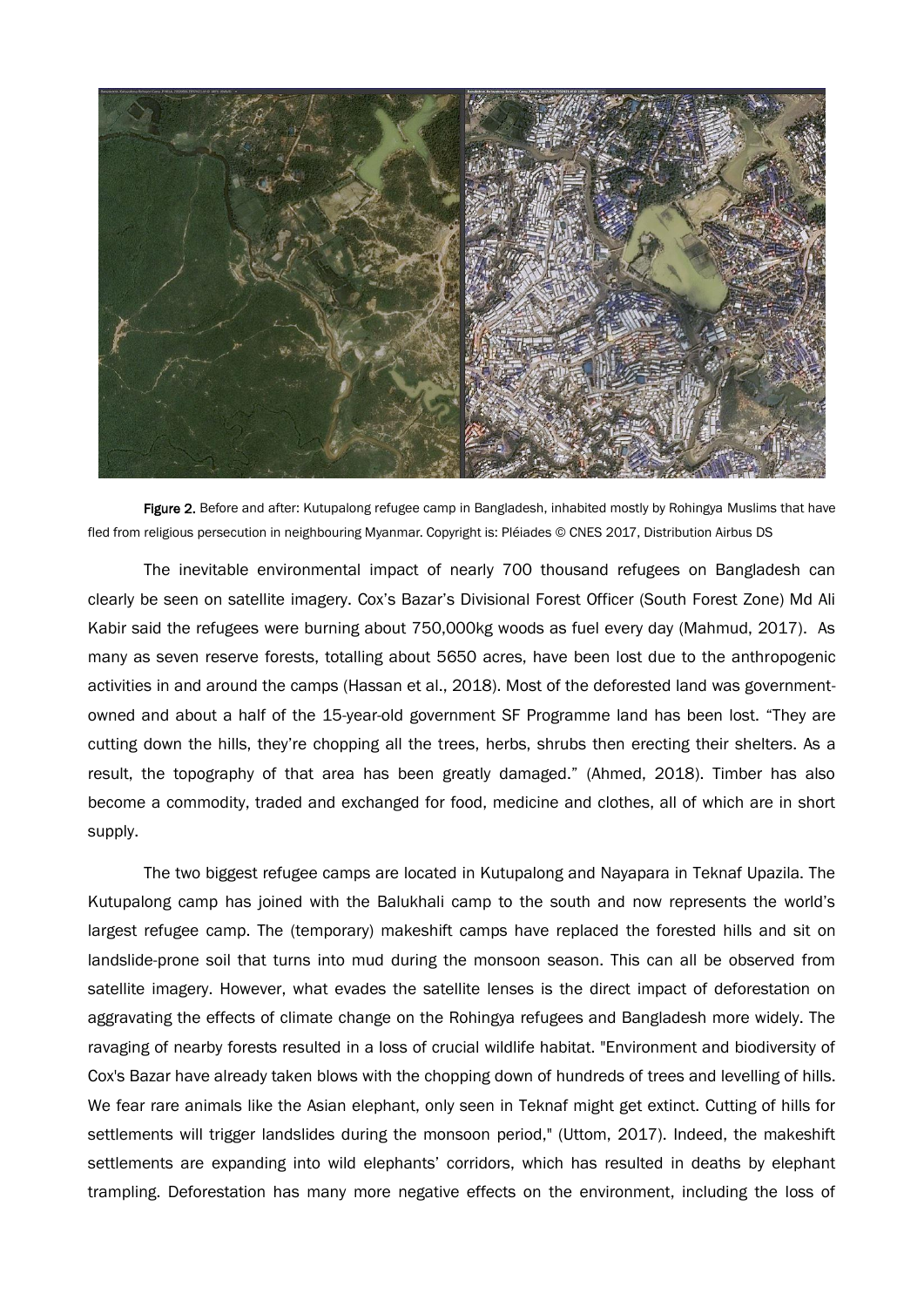wildlife habitat, soil erosion and desertification, water cycle disruption, loss of traditional livelihoods, and increased ecological risks from forest fragmentation (Hassan et al., 2018). Changes in forest cover further affect the capacity of forest biomass to store carbon, disturbing local climate by modulating the diurnal temperature variation, and thus increasing risks of global climate change (Hassan et al., 2018).



Figure 3. Land cover maps for the study area classified into three major land cover classes, including forest (green), refugee camp (fuchsia), and nonforest (gray), at two time-steps representing pre-influx: (A) December 2016 and post-influx: (B) December 2017. The pre-influx map (A) shows two refugee settlement camps; however, in the post-influx land cover map (B), many additional, spontaneous camps are visible with forested land replaced by continuous expansion of refugee settlements. (Source: Hassan et al., 2018: 11)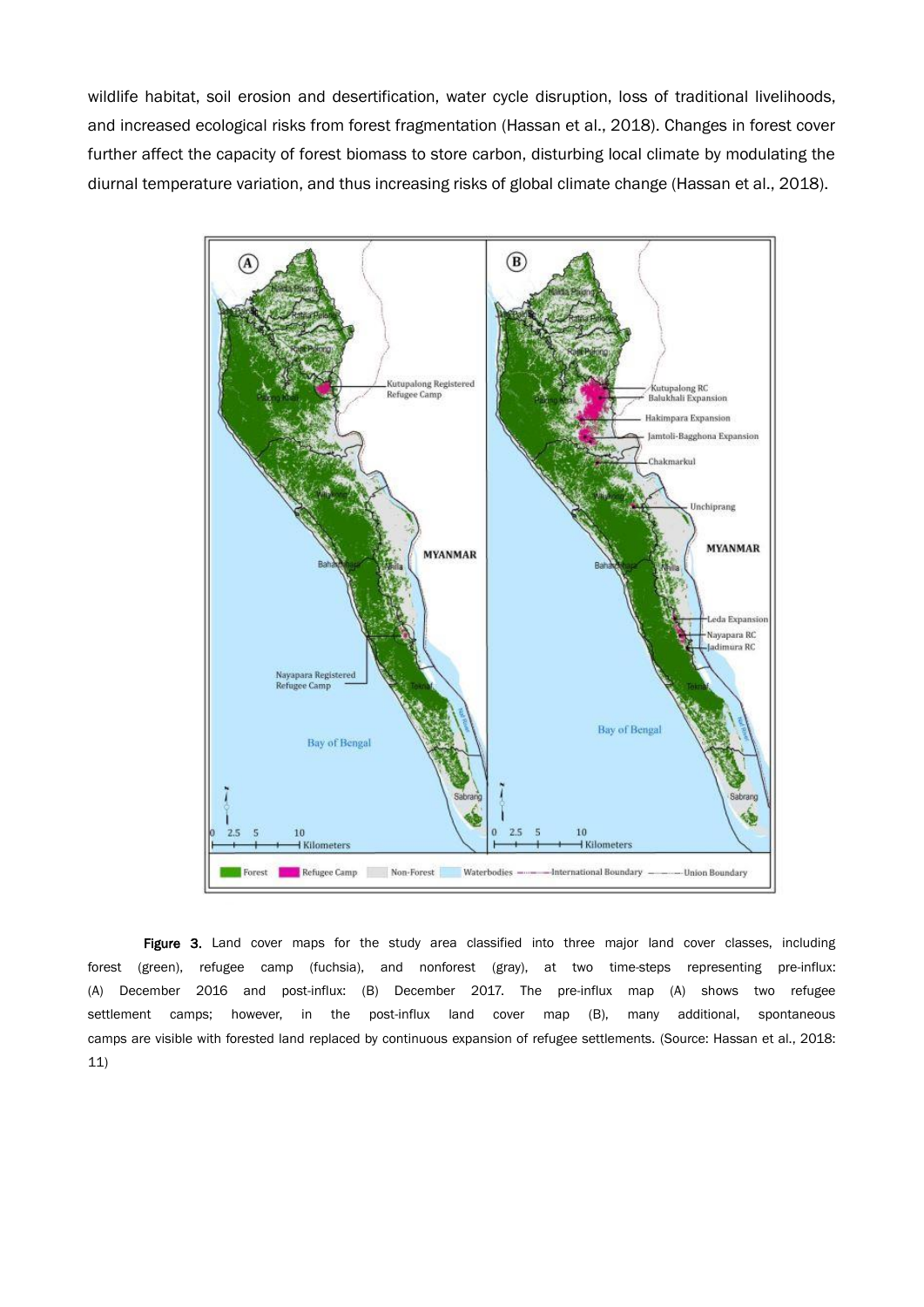

Figure 4. Land cover class conversion map with major land conversion classes (i.e., forest to camp (magenta), forest to nonforest (off-white), and nonforest to camp (orange), depicting land cover conversion and nonconversion between December 2016 and December 2017 at three refugee camp sites: (A) Kutupalong–Balukhali, (B) Unchiprang, and (C) Nayapara–Leda expansion. (Source: Hassan et al., 2018: 14)

Further, mass deforestation and the logging of tree roots reduces the amount of vegetation to pull water into the underground aquifers and thus causes rainwater to stream down to rivers, causing flooding. Due to with open defecation and leaking latrines, the floodwater spreads contamination, leading to more than 60% of water used by the Rohingya being unsafe. Cholera, malaria and dengue are feared during the monsoon season. The area of Bangladesh where the camps are located is one of the wettest parts, with an average of 12 feet of rain annually. Floods also trigger landslides, as the soil covering the hilly areas turns into mud. With no support from tree roots and vegetation, the bare land of mud slides down, taking shelters and infrastructure with it.

Despite efforts to mitigate the impact of the Rohingya influx on forestry, there has been a considerable degradation in forest cover in the past decades. This led the Bangladesh government to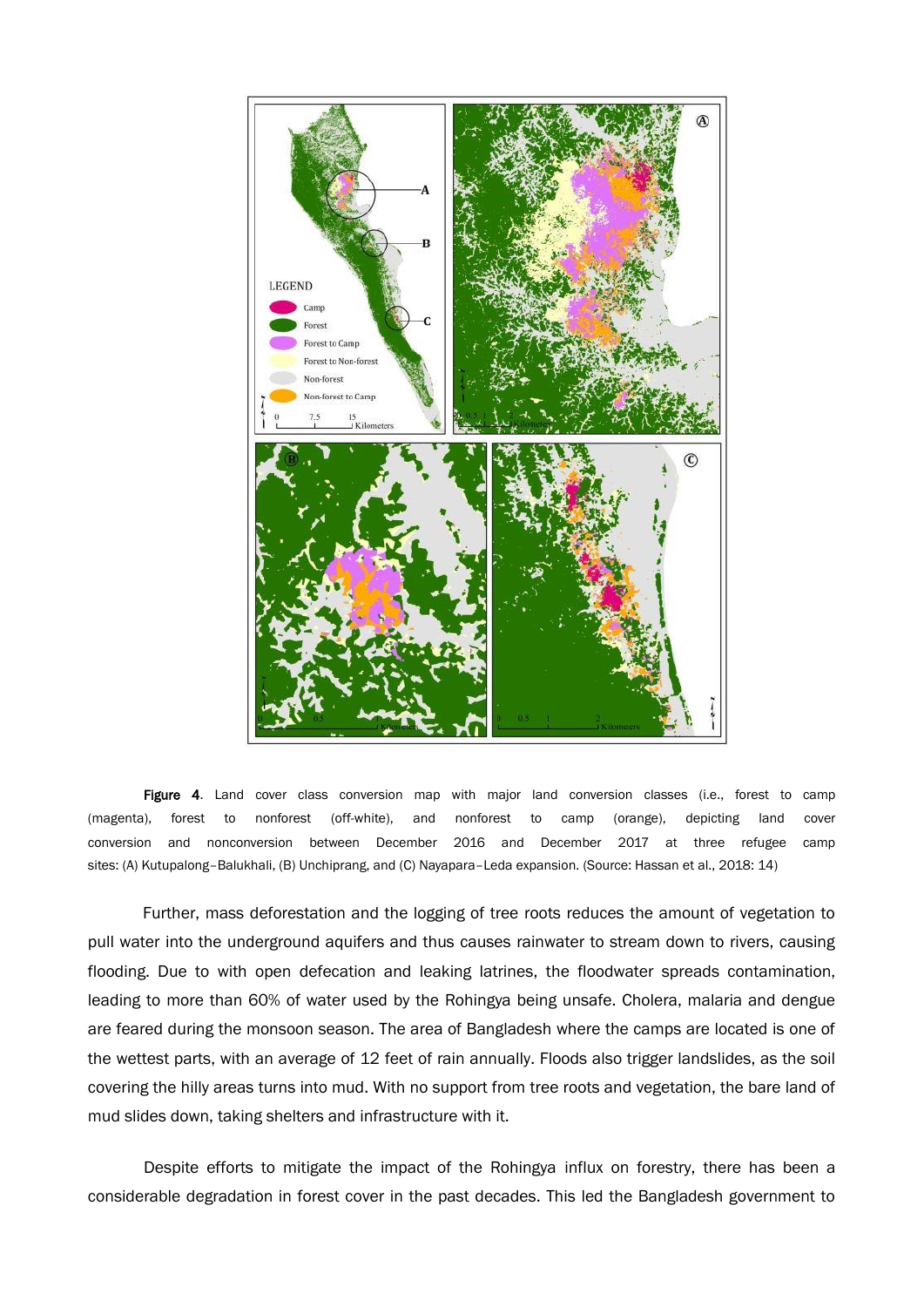establish a Teknaf Wildlife Sanctuary (TWS) in 2009 after the first wave of migration. When the Rohingya started to settle down in areas around the TWS, their exhaustive livelihoods created bad competitions with local dwellers (Rahman, 2018: 113). The antagonistic relations between the local dwellers and the Rohingya further marginalised their position and excluded them from the CBFM. As Datta (2015) points out, uneducated Rohingyas do not know about the significance of forest reserve, so they are cutting down the trees without any hesitation. One can hardly blame the Rohingya, when no effort was spared to negotiate the Rohingya's traditional ways of using the forest and deploying sustainable methods as agreed within the SF program. Complex and imbalanced power dynamics plays a significant role in on the Teknaf peninsula. Seventeen actors were identified in relation to SF in Teknaf, which views the local communities as the main actors who use forests in different ways for a wide variety of reasons (Islam and Sato, 2018: 144). Despite this, the Rohingya are intentionally excluded from this power equation. Perhaps as a result, the forestry on Teknaf peninsula suffered significant losses of forest cover.

#### Social Forestry in Bangladesh – Rohingya not Welcome

An SF program was started in Bangladesh in 1981 under the CBFM program of the Forest Department (FD). (Asahiro, 2018: 129). The 1994 Forest Policy, the Forest (Amendment) Act of 2000, and the 2004 Social Forestry Rules are considered milestone achievements for the implementation of CBFM in Bangladesh. (Nath et al., 2016: 17). They started with the purpose to protect the forest from over-utilisation and as an incentive for the local communities to take part in conservation programmes. The community forestry programmes have been instrumental in producing essential resources and income for the rural poor, who depend on forest resources. Evidence shows that these programmes have been successful in helping to alleviate poverty in Bangladesh (Zashimuddin 2004). Community forestry also plays an essential role in environment conservation, in addition to generating income and employment through better access to resources. Khan and Begum (1997) showed that participatory forestry in Bangladesh has reduced distrust and conflict between forestry officials and local farmers, encroachments on government lands, and rates of deforestation (Nath et al., 2016: 21).

The destruction of the TWS in Teknaf by the Rohingya is a result of their exclusion from the process of participatory governance of the forest resources. This highlights the importance of inclusive and participatory governance regimes, which are needed to ensure that transboundary forest commons are governed sustainably and equitably.

The decision-making pertaining to the management of forest resources around the refugee camps in Teknaf were not inclusive, participatory or representative. They excluded the key actors and indeed the key user of the forestry resource, the Rohingya. The Rohingya should be included in the process of decision-making, especially as they're highly forest-dependent. In this way, both parties could negotiate their social traditions of using the forest with the local knowledge of sustainable use to produce collective ecological knowledge of governing the forest resources. Inclusive, participatory and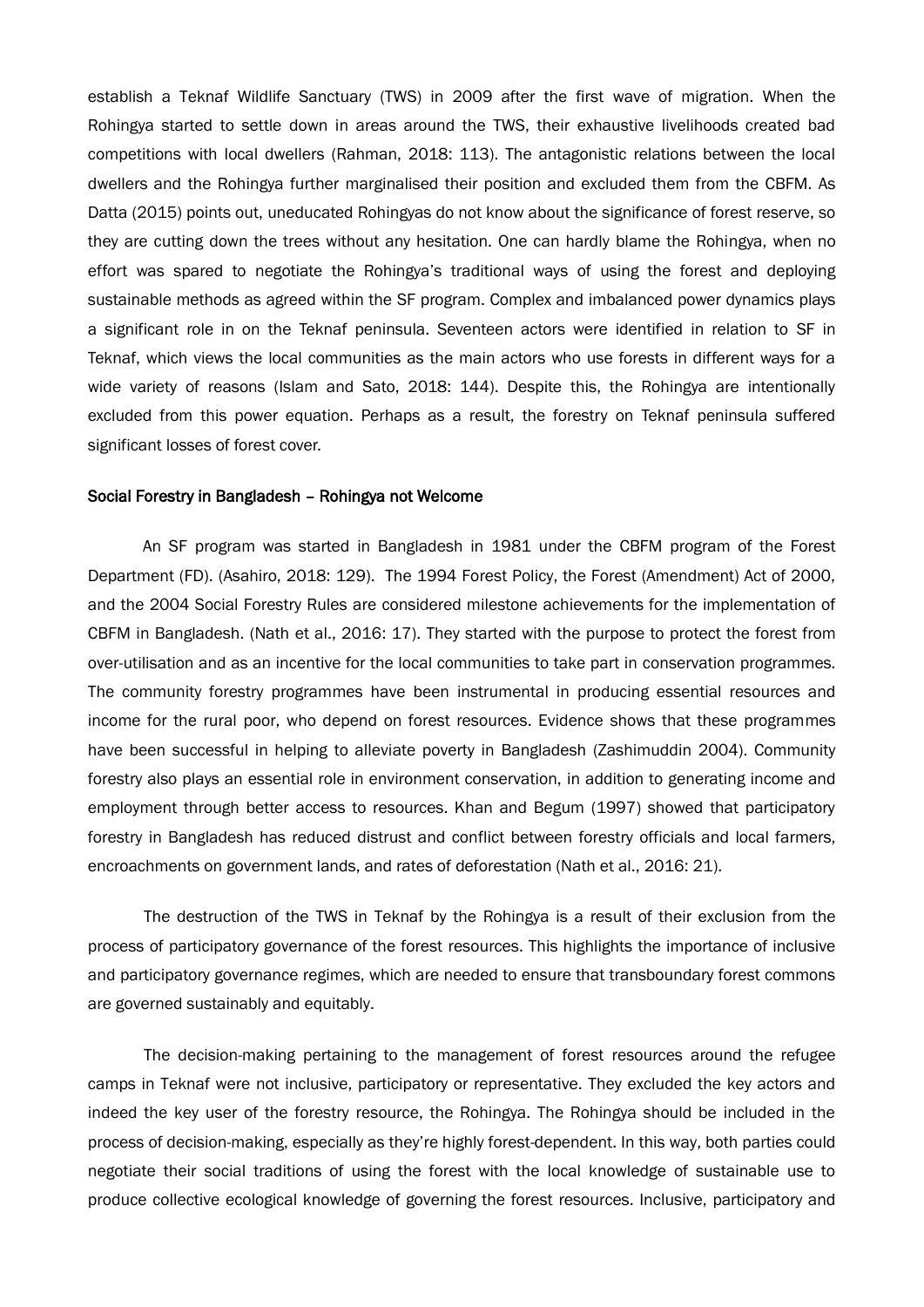representative decision-making is needed to prevent further damage to the resources upon which both the Rohingya and the local communities rely.

The Rohingya's social traditions of forestry resource organisation needs to be negotiated with the wider government-community regimes of governance. Due to the difference of topography between the flat Rakhine state and the hilly Teknaf district, the Rohingya's indigenous knowledge of forest use is inadequate, as demonstrated by the practice of pulling out tree roots, which in hilly areas increases the chance of landslides during monsoons. The inclusion of Rohingya would therefore have the muchneeded effect of exchanging localised knowledge to address unsustainable practices like roots-pulling. In this way, representatives from the Rohingya and Teknaf communities could cooperate to produce collective ecological knowledge of sustainable and efficient use of the forest commons, suited to Teknaf's topography.

The Rohingya resorted to environmentally unsustainable practices to support their livelihoods predominantly due to their lack of economic opportunities (Rahman, 2018: 122). Due to their lack of knowledge of the environment, survey by Rahman (2018) shows that 87% of the Rohingyas in the buffer forest either cut trees, twigs, and branches of trees or cultivate sun grass on the hills of the TWS (Rahman, 2018: 122). These are later sold on local markets to generate essential income for the Rohingya to meet the household expenditures. The Bangladesh government refuses to recognise the Rohingya as refugees. As a result, they are denied social welfare, education, healthcare and aid to incentivise economic activity. The refugee camps are isolated, ridden by poverty and inadequate sanitary conditions. The expansion of the camps come at the cost of the forest cover. The rapid expansion of the camps resulted in the degradation of the forest cover surrounding the three camps by 2283 ha. It is estimated that approximately 4000 acres of forested hills have been cleared to make way for the camps (Hassan et al., 2018).

The destruction of the SF has a negative impact on the relations with the local Bangladeshi communities. In the study by Datta (2015), among 40 key respondents from the local people, 44% believe that deforestation activities involved Rohingya refugees. It is clear that the Rohingya are blamed for the deforestation. Given that the SF was meant to serve the needs of the local forest-dependent communities, the tensions are understandable. However, it is precisely due to the exclusion of the Rohingya that such unchecked deforestation was allowed to take place. The Bangladesh government and local communities have underestimated the vital role of the forests in supporting the Rohingya's livelihoods.

### Conclusion and Recommendations

Given the reasons of the rampant deforestation rooted in the exclusion of the Rohingya, the Bangladesh government and other forest users embedded in the processes of hybrid governance should consider several ways to mitigate the situation. First of all, the Bangladesh government should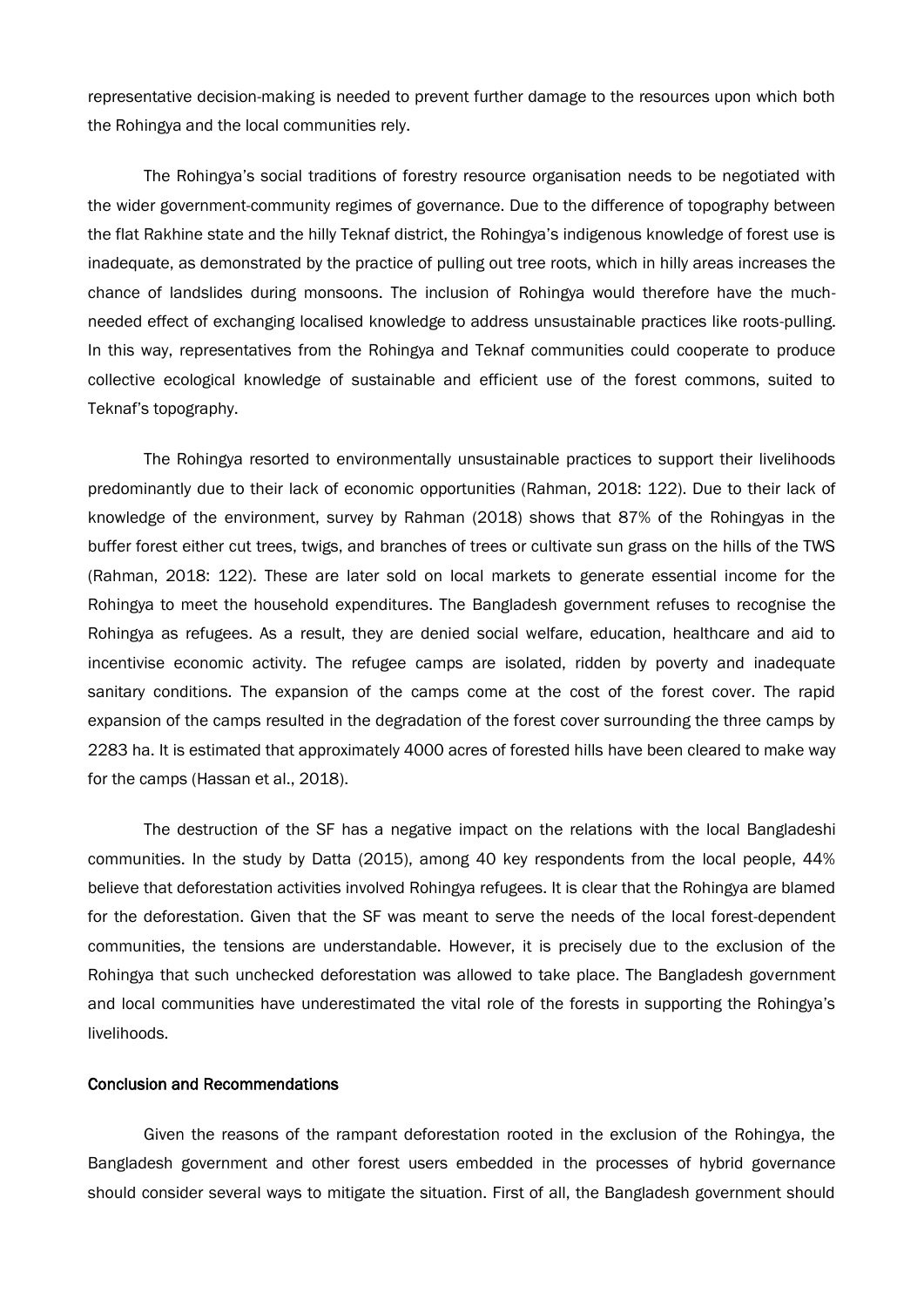accept the Rohingya as refugees and grant them Bangladeshi citizenship. Their stateless condition dwarfs their opportunities to act as meaningful economic and social agents. Given that their dire need to cut down the trees stem from their desolate living conditions, the Bangladesh government should set up and accept funds to provide food, shelter and basic sanitary equipment in camps. Should a long term solutions be realised, the ban on primary education must be lifted. The Rohingya should also be included in the national health plan to cover their medical expenses. It is clear that only such a comprehensive package of social and economic incentives can mitigate the environmental disaster that has been unleashed in Bangladesh.

The essential component of hybrid governance is inclusivity. Governments, NGOs, municipalities, private actors, companies, local users and indigenous communities, all of who are stakeholders of forest resources, must be invited to the table to negotiate their interests to ensure sustainability. The case of exclusion of the Rohingya is classic example of how political meddling inhibits genuine efforts at empowering forest users to govern the very resources upon which they rely. As Rahman (2018) rightly points out, issues of concern for the Rohingyas could only be mitigated or effectively resolved through cordial talks held between Bangladesh and Myanmar. Both the forest resources and the Rohingya crisis are transboundary in nature. They cut across national boundaries, levels of governance, public-private and state-community divides. As such, only complex, inclusive solutions can revert the damage that's been inflicted on the forests in Myanmar and Bangladesh. The Rohingya must be recognised as active agents in (re)shaping their environments. The deforestation in Bangladesh after the two waves of migration have been largely a result of unchecked over-utilisation of the forest resources by the Rohingya. However, wider socio-economic conditions were at play, which shifts the blame away from the Rohingya towards unbalanced power dynamics in Bangladesh. SF is based on the principles of hybrid governance and therefore, if successful, must not be used as a tool for marginalisation. Win-win solutions can be achieved only with an honest recognition of the forest users, whose voices must integrated in governance strategies.

#### References

Afroz, S., Cramb, R., Grünbühel, C., 2016. Ideals and institutions: Systemic reasons for the failure of a social forestry program in south-west Bangladesh. *Geoforum*, 77, 161-173.

Agrawal A., Ostrom E., 2008. Decentralization and community-based forestry: learning from experience. In: Web EL, Shivakoti GP (eds) *Decentralization, forests and rural communities: policy outcomes in South and Southeast Asia*. Sage Publication, New Delhi, p 44

Agrawal, A. and. Lemos, M. C., 2007. A greener revolution in the making? Environmental governance in the 21st century. *Environment: Science and Policy for Sustainable Development* 49(5): 36-45. doi:10.3200/ENVT.49.5.36-45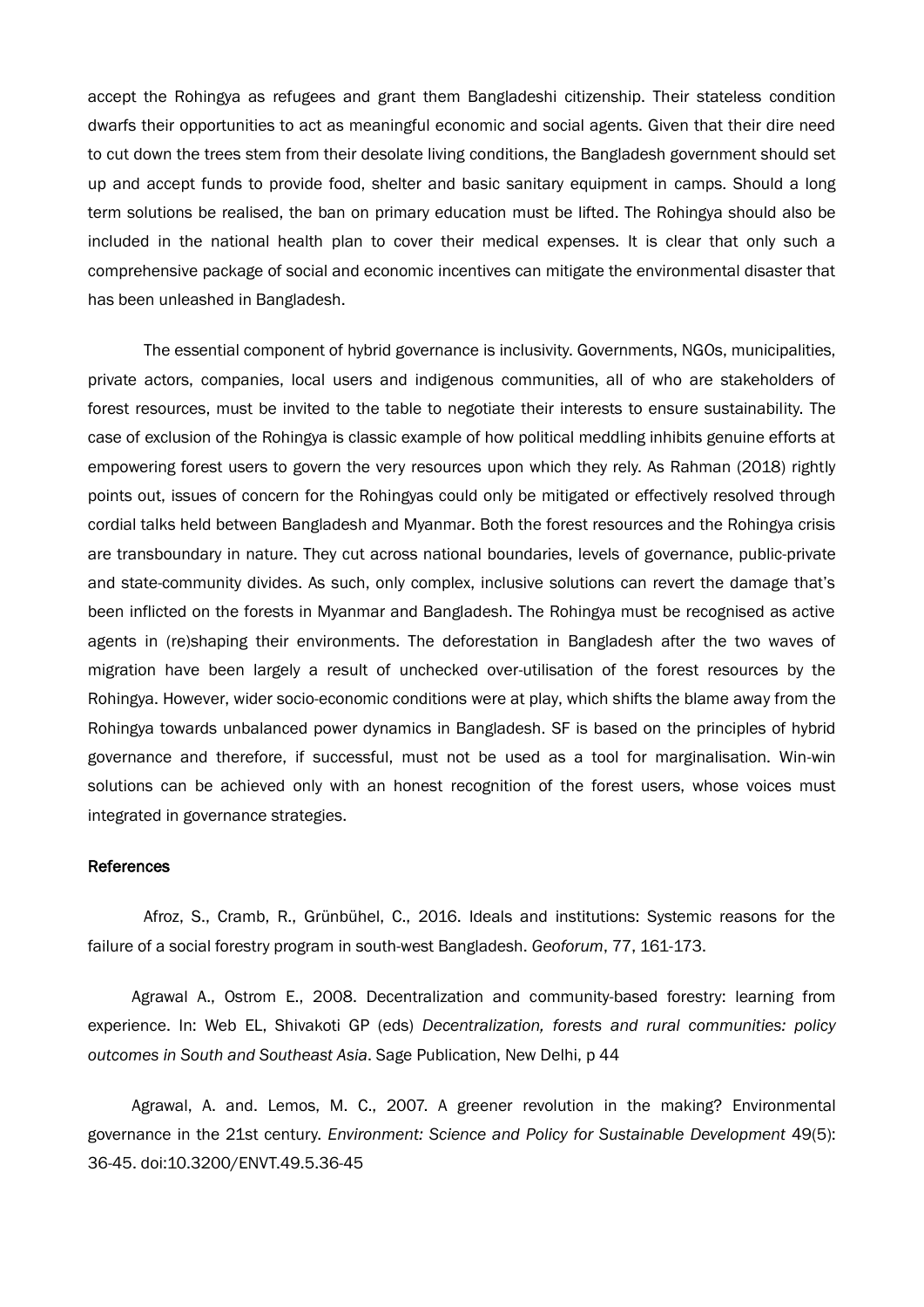Asahiro, K., 2018. 'Land Use and Composition of Homestead Forests', in Tani, M. and Rahman, Md. A., *Deforestation in the Teknaf Peninsula of Bangladesh: A Study of Political Ecology*. 1st ed. Singapore: Springer.

Bowler D.E., Buyung-Ali LM, Healey J.R., Jones JPG, Knight TM, Pullin AS, 2012. Does community forest management provide global environmental benefts and improve local welfare? *Front Ecol Environ* 10:29–36

Datta, S., 2015. Rohingya's Problem in Bangladesh. *Himalayan and Central Asian Studies*, 19/1-2, 134-151.

Feurer, M., Gritten, D., and Than, M.M., 2018. Community Forestry for Livelihoods: Benefiting from Myanmar's Mangroves. *Forests*, 9/150, 1-15. DOI: 10.3390/f9030150

Hassan, et al., 2018. Rohingya Refugee Crisis and Forest Cover Change in Teknaf, Bangladesh. *Remote Sens*, 10/689, 1-20.

ISCG (Inter Sector Coordination Group), 2018. *Relief Web*. [Online] Available at: https://reliefweb.int/sites/reliefweb.int/files/resources/20180510 - iscg - sitrep\_final.pdf. [Accessed 15 May 2019].

Islam, K., and Sato, N., 2018. 'Actors and Their Power in Social Forest Management', in Tani, M. and Rahman, Md. A., *Deforestation in the Teknaf Peninsula of Bangladesh: A Study of Political Ecology*. 1st ed. Singapore: Springer.

Islam, K., Sato, N., 2010. Constraints of participatory agroforestry program to poverty alleviation: the case of the Sal Forests, Bangladesh. American-Eurasian *J. Agric. Environ. Sci*. 9 (4), 427–435

Jashimuddin, M., Inoue, M., 2012. Community forestry for sustainable forest management: experiences from Bangladesh and policy recommendations. *Formath* 11, 133–166

Kaveri, 2017. Being Stateless and the Plight of Rohingyas*. Peace Review: A Journal of Social Justice*, 29, 31–39. DOI: 10.1080/10402659.2017.1272295

Khan N.A., Begum S.A., 1997. Participation in social forestry re-examined: a case-study from Bangladesh. *Dev Pract* 7(3):260–266

Lambin, E. F., P. Meyfroidt, X. Rueda, A. Blackman, J Börner, P. O. Cerutti, T. Dietsch, L Jungmann, P Lamarque, J Lister, N. F. Walker, and S. Wunderm., 2014. Effectiveness and synergies of policy instruments for land use governance in tropical regions. *Global Environmental Change* 28: 129- 140. doi:10.1016/j.gloenvcha.2014.06.007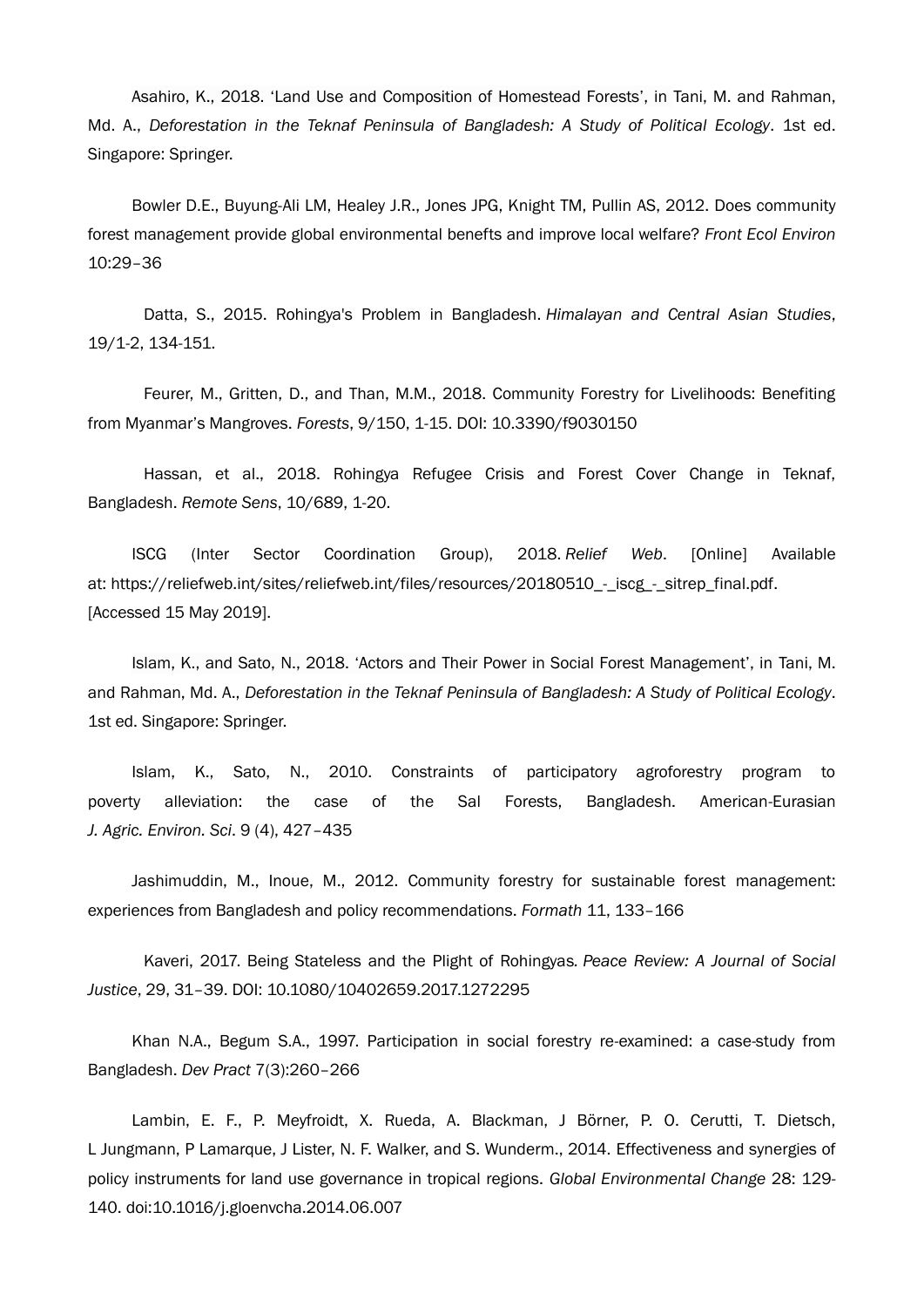Lewa C., 2010. Unregistered Rohingya refugees in Bangladesh: crackdown, forced displacement and hunger. *The Arakan Project, Bangkok*. Retrieved from http://oppenheimer.mcgill.ca/ Unregistered-Rohingya-refugees-in

Linebaugh, P., 2009. *The Magna Carta Manifesto: Liberties and Commons for All*. Berkeley, USA: University of California Press

Mahmud, T., 2017. *Dhaka Tribune*. [ONLINE] Available at: [https://www.dhakatribune.com/bangladesh/2017/10/21/rohingya-influx-15-year-old-forestation](https://www.dhakatribune.com/bangladesh/2017/10/21/rohingya-influx-15-year-old-forestation-project-destroyed-57-days/)[project-destroyed-57-days/.](https://www.dhakatribune.com/bangladesh/2017/10/21/rohingya-influx-15-year-old-forestation-project-destroyed-57-days/) [Accessed 20 May 2019]

Miller, M.A., Rigg, J.R., Middleton, C. & Taylor, D, 2019. Hybrid Governance for Transboundary Commons: Insights from Southeast Asia. *Annals of the American Association of Geographers.*

Muhammed, N., Koike, M., Haque, F., Miah, M.D., 2008. Quantitative assessment of people-oriented forestry in Bangladesh: a case study in the Tangail Forest Division*. J. Environ. Manage*. 88 (1), 83–92

Nath et al., 2016. *Community-Based Forest Management (CBFM) in Bangladesh*. 1st ed. Switzerland: Springer International Publishing.

Ostrom, E., 1990. *Governing the Commons. The Evolution of Institutions for Collective Action*. Cambridge, U.K: Cambridge University Press.

Ponte, S. and C. Daugbjerg., 2015. Biofuel sustainability and the formation of transnational hybrid governance. *Environmental Politics* 24(1): 96-114. doi:10.1080/09644016.2014.954776.

Rahman, M.Z., 2018. 'Livelihoods of Rohingyas and Their Impacts on Deforestation', in Tani, M. and Rahman, Md. A., *Deforestation in the Teknaf Peninsula of Bangladesh: A Study of Political Ecology*. 1st ed. Singapore: Springer.

Ryan, A. B., 2013. The transformative capacity of the commons and commoning. *Irish Journal of Sociology* 21(2): 90-102. doi:10.7227/IJS.21.2.7.

Soe, K., and Youn, Y.C., 2019. Perceptions of forest-dependent communities toward participation in forest conservation: A case study in Bago Yoma, South-Central Myanmar. *Forest Policy and Economics,* 100, 129-141.

Tani, M. and Rahman, Md. A., 2018. *Deforestation in the Teknaf Peninsula of Bangladesh: A Study of Political Ecology*. 1st ed. Singapore: Springer.